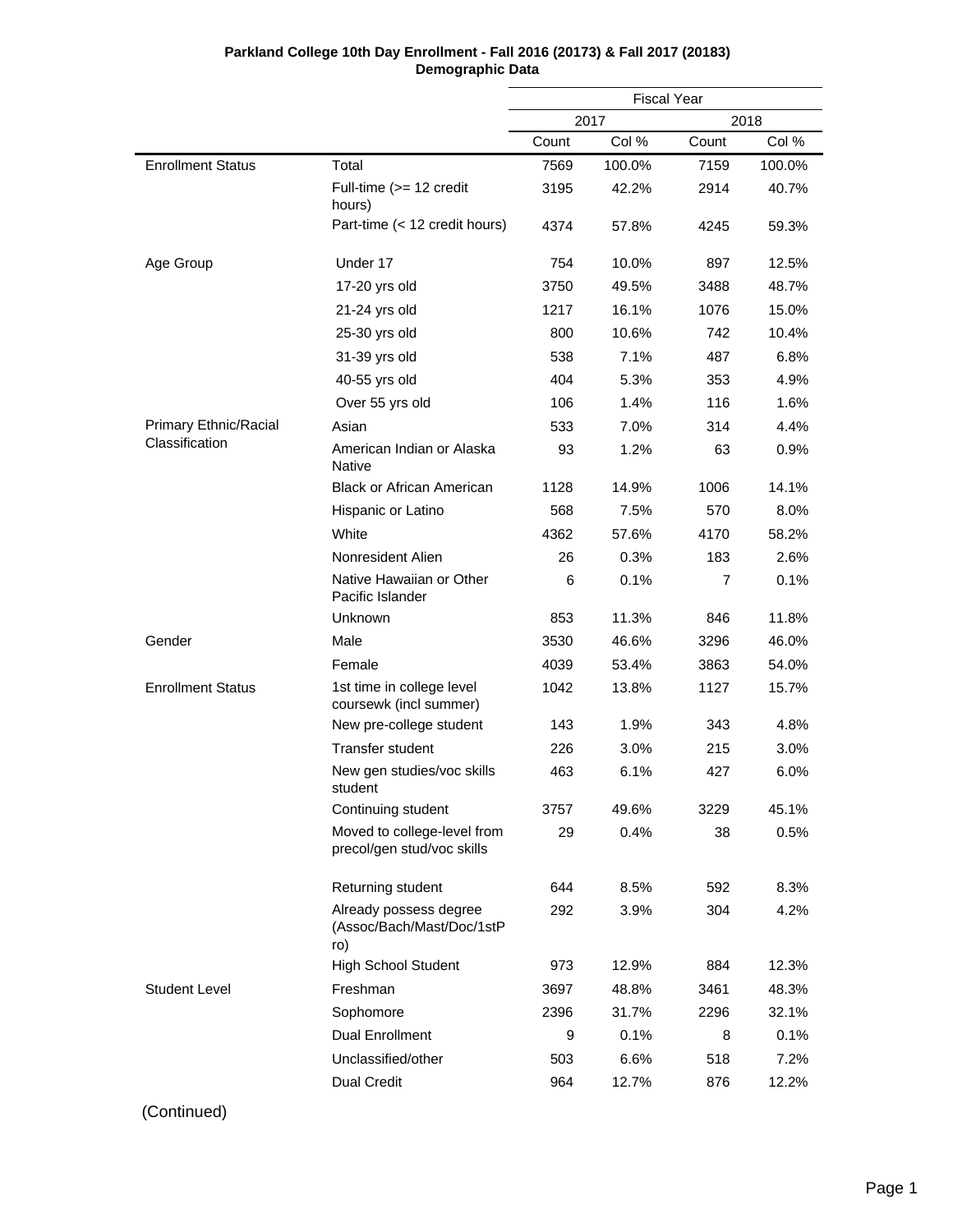(Continued)

|                              |                                                  | <b>Fiscal Year</b> |       |       |       |
|------------------------------|--------------------------------------------------|--------------------|-------|-------|-------|
|                              |                                                  | 2017               |       | 2018  |       |
|                              |                                                  | Count              | Col % | Count | Col % |
| Residency                    | In-district                                      | 5910               | 78.1% | 5524  | 77.2% |
|                              | Out-of-district                                  | 1305               | 17.2% | 1331  | 18.6% |
|                              | Out-of-state                                     | 99                 | 1.3%  | 111   | 1.6%  |
|                              | <b>Foreign Country</b>                           | 255                | 3.4%  | 193   | 2.7%  |
| <b>Student Intent</b>        | Prepare for transfer                             | 2522               | 33.3% | 2674  | 37.4% |
|                              | Improve skills for present<br>job                | 220                | 2.9%  | 221   | 3.1%  |
|                              | Prepare for job immediately<br>after com college | 761                | 10.1% | 851   | 11.9% |
|                              | Prepare for GED/improve<br>basic ac skills       | 21                 | 0.3%  | 110   | 1.5%  |
|                              | Personal interest - not<br>career oriented       | 165                | 2.2%  | 205   | 2.9%  |
|                              | Other or unknown                                 | 3880               | 51.3% | 3098  | 43.3% |
| <b>Highest Degree Earned</b> | Assoc Deg                                        | 195                | 2.6%  | 198   | 2.8%  |
|                              | <b>Bachelor Deg</b>                              | 222                | 2.9%  | 240   | 3.4%  |
|                              | Certificate                                      | 90                 | 1.2%  | 93    | 1.3%  |
|                              | Doctoral                                         | 13                 | 0.2%  | 9     | 0.1%  |
|                              | <b>GED</b>                                       | 122                | 1.6%  | 118   | 1.6%  |
|                              | High School Diploma                              | 4260               | 56.3% | 3824  | 53.4% |
|                              | Master Deg                                       | 50                 | 0.7%  | 55    | 0.8%  |
|                              | None                                             | 1012               | 13.4% | 932   | 13.0% |
|                              | Other                                            | 110                | 1.5%  | 246   | 3.4%  |
|                              | <b>First Prof</b>                                | $\overline{7}$     | 0.1%  | 4     | 0.1%  |
|                              | Passed one college-level<br>course               | 1041               | 13.8% | 908   | 12.7% |
|                              | Unknown                                          | 447                | 5.9%  | 532   | 7.4%  |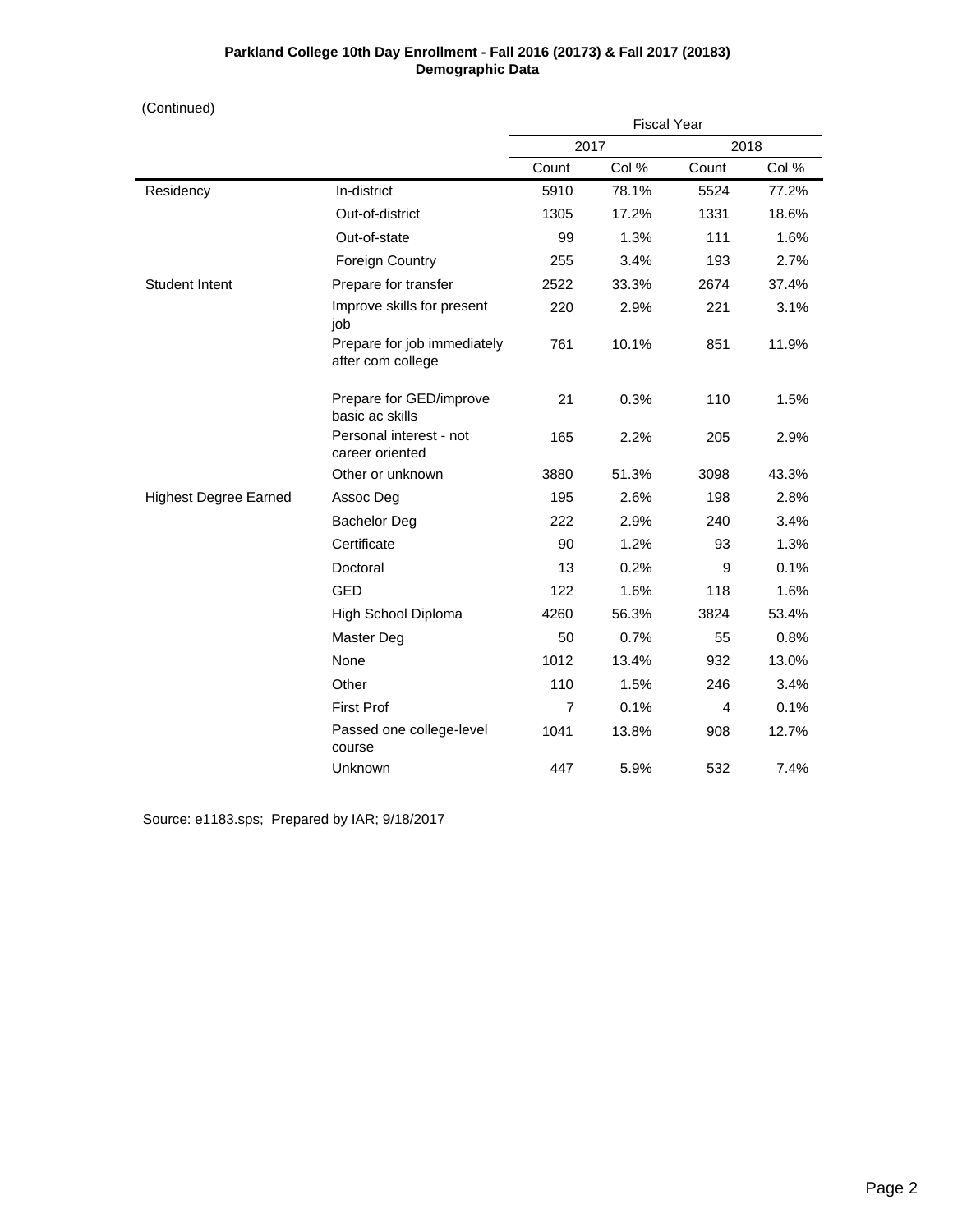|              |                |                | <b>Fiscal Year</b> |                |        |  |
|--------------|----------------|----------------|--------------------|----------------|--------|--|
|              |                |                | 2017               | 2018           |        |  |
|              |                | Count          | Col %              | Count          | Col %  |  |
| <b>State</b> | Alabama        | 1              | 0.0%               |                |        |  |
|              | Alaska         |                |                    | 1              | 0.0%   |  |
|              | Arizona        | 2              | 0.0%               | 1              | 0.0%   |  |
|              | California     | 13             | 0.2%               | 9              | 0.1%   |  |
|              | Colorado       | 1              | 0.0%               | 1              | 0.0%   |  |
|              | Florida        | 8              | 0.1%               | 3              | 0.0%   |  |
|              | Georgia        | 4              | 0.1%               | 3              | 0.0%   |  |
|              | Hawaii         |                |                    | 1              | 0.0%   |  |
|              | Idaho          | $\overline{2}$ | 0.0%               | 1              | 0.0%   |  |
|              | Illinois       | 7170           | 94.7%              | 6844           | 95.6%  |  |
|              | Indiana        | 32             | 0.4%               | 39             | 0.5%   |  |
|              | lowa           | 4              | 0.1%               | 5              | 0.1%   |  |
|              | Kansas         | 1              | 0.0%               | $\overline{2}$ | 0.0%   |  |
|              | Kentucky       | 4              | 0.1%               | $\overline{2}$ | 0.0%   |  |
|              | Maine          | 1              | 0.0%               |                |        |  |
|              | Maryland       | 4              | 0.1%               |                |        |  |
|              | Massachusetts  | $\overline{2}$ | 0.0%               | 1              | 0.0%   |  |
|              | Michigan       | 8              | 0.1%               | 3              | 0.0%   |  |
|              | Minnesota      | 1              | 0.0%               | 3              | 0.0%   |  |
|              | Mississippi    | 4              | 0.1%               | 1              | 0.0%   |  |
|              | Missouri       | 10             | 0.1%               | 5              | 0.1%   |  |
|              | Nevada         | 1<br>0.0%      |                    |                |        |  |
|              | New Jersey     | 4              | 0.1%               | $\overline{2}$ | 0.0%   |  |
|              | New York       | 2              | 0.0%               | $\overline{2}$ | 0.0%   |  |
|              | North Carolina | $\mathbf{1}$   | 0.0%               | $\overline{2}$ | 0.0%   |  |
|              | Ohio           | 5              | 0.1%               | $\overline{2}$ | 0.0%   |  |
|              | Oklahoma       | 1              | 0.0%               | 1              | 0.0%   |  |
|              | Oregon         | 1              | 0.0%               |                |        |  |
|              | Pennsylvania   | 1              | 0.0%               | 7              | 0.1%   |  |
|              | South Carolina | 1              | 0.0%               | 1              | 0.0%   |  |
|              | Tennessee      | 3              | 0.0%               | 4              | 0.1%   |  |
|              | Texas          | 13             | 0.2%               | 10             | 0.1%   |  |
|              | Virginia       | 5              | 0.1%               | 3              | 0.0%   |  |
|              | Washington     | 1              | 0.0%               | 1              | 0.0%   |  |
|              | Wisconsin      | 3              | 0.0%               | 4              | 0.1%   |  |
|              | Puerto Rico    | 1              | 0.0%               | 1              | 0.0%   |  |
|              | Foreign        | 255            | 3.4%               | 193            | 2.7%   |  |
|              | Total          | 7569           | 100.0%             | 7159           | 100.0% |  |
|              |                |                |                    |                |        |  |

# **Parkland College 10th Day Enrollment - Fall 2016 (20173) & Fall 2017 (20183) Residency Data**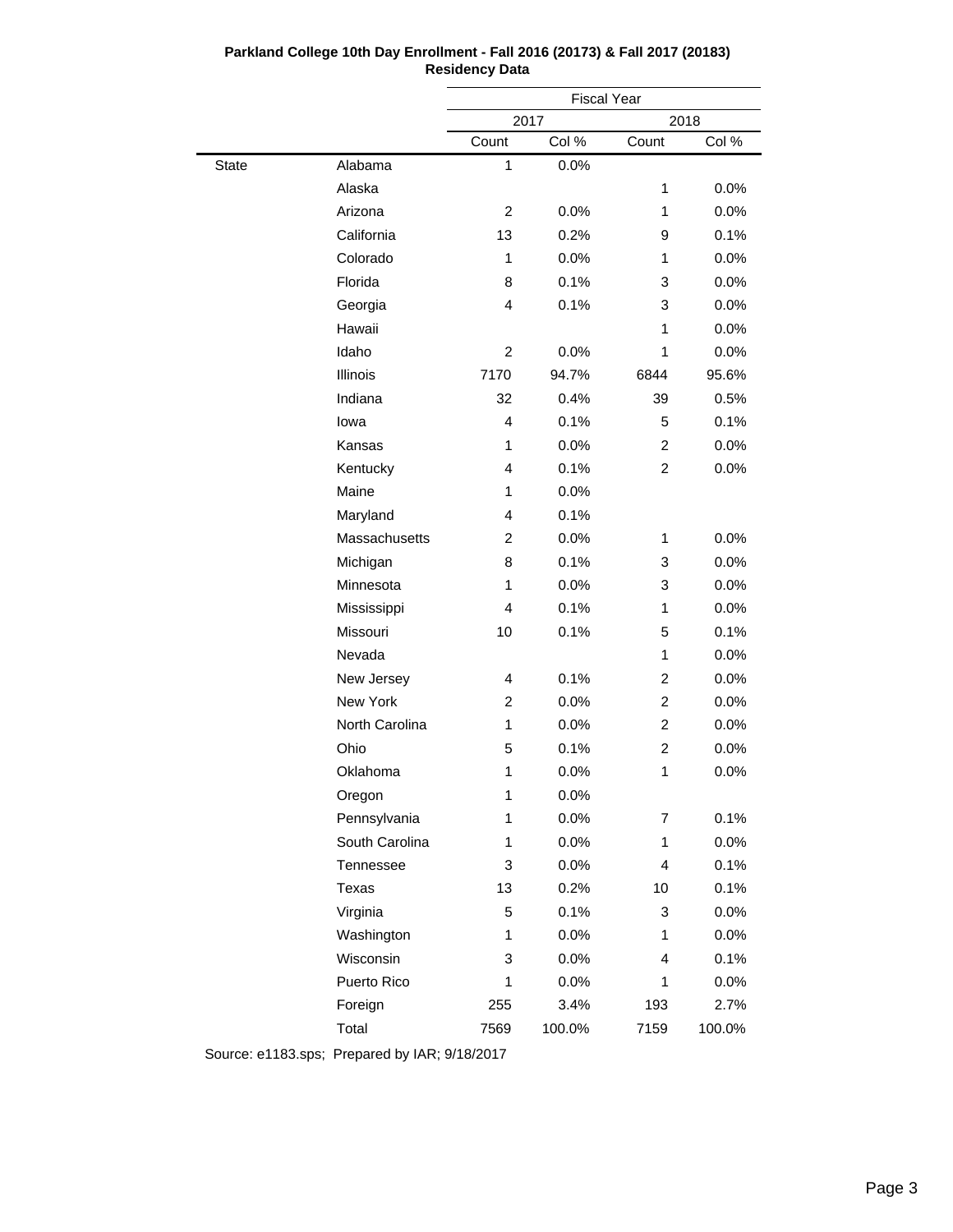|                  |                 |                | <b>Fiscal Year</b> |                |       |
|------------------|-----------------|----------------|--------------------|----------------|-------|
|                  |                 |                | 2017               | 2018           |       |
|                  |                 | Count          | Col %              | Count          | Col % |
| Program of Study | <b>B ABGAAS</b> | 10             | 0.1%               | 9              | 0.1%  |
|                  | <b>B ABLAAS</b> | 30             | 0.4%               | 23             | 0.3%  |
|                  | <b>B ABLCER</b> | $\mathbf{1}$   | 0.0%               | $\overline{2}$ | 0.0%  |
|                  | <b>B ABMAAS</b> | 56             | 0.7%               | 38             | 0.5%  |
|                  | <b>B ABRAAS</b> | 8              | 0.1%               | 13             | 0.2%  |
|                  | <b>B ABTAAS</b> | 10             | 0.1%               | 13             | 0.2%  |
|                  | <b>B ACCAAS</b> | 72             | 1.0%               | 70             | 1.0%  |
|                  | <b>B ACCCER</b> | 10             | 0.1%               | 3              | 0.0%  |
|                  | <b>B AGBCER</b> | 3              | 0.0%               | $\overline{c}$ | 0.0%  |
|                  | <b>B CCPAAS</b> | $\overline{c}$ | 0.0%               | 1              | 0.0%  |
|                  | <b>B EQMAAS</b> | 4              | 0.1%               | $\overline{c}$ | 0.0%  |
|                  | <b>B ETRCER</b> | $\overline{c}$ | 0.0%               |                |       |
|                  | <b>B FLDCER</b> | $\overline{2}$ | 0.0%               | 2              | 0.0%  |
|                  | <b>B FSACER</b> | $\overline{c}$ | 0.0%               |                |       |
|                  | <b>B GISCER</b> | 3              | 0.0%               | 2              | 0.0%  |
|                  | <b>B HCMAAS</b> | 24             | 0.3%               | 22             | 0.3%  |
|                  | <b>B HIFCER</b> | $\mathbf{1}$   | 0.0%               | 5              | 0.1%  |
|                  | <b>B HIHAAS</b> | 14             | 0.2%               | 14             | 0.2%  |
|                  | <b>B HIRAAS</b> | 13             | 0.2%               | 9              | 0.1%  |
|                  | <b>B INDCER</b> | 15             | 0.2%               | 13             | 0.2%  |
|                  | <b>B INTCER</b> | $\overline{c}$ | 0.0%               | 2              | 0.0%  |
|                  | <b>B MGTAAS</b> | 100            | 1.3%               | 106            | 1.5%  |
|                  | <b>B MKTAAS</b> | 47             | 0.6%               | 30             | 0.4%  |
|                  | E ACRAAS        | 22             | 0.3%               | 26             | 0.4%  |
|                  | <b>E ACRCER</b> | $\overline{c}$ | 0.0%               | 2              | 0.0%  |
|                  | E AFTAAS        | 44             | 0.6%               | 37             | 0.5%  |
|                  | E AMTCER        | 3              | 0.0%               | 4              | 0.1%  |
|                  | E AUSCER        | $\mathbf{1}$   | 0.0%               | 1              | 0.0%  |
|                  | E AUTAAS        | 65             | 0.9%               | 84             | 1.2%  |
|                  | <b>E BCRCER</b> | 3              | 0.0%               | 5              | 0.1%  |
|                  | <b>E CBSCER</b> | 1              | 0.0%               |                |       |
|                  | E CCDCER        |                |                    | 1              | 0.0%  |
|                  | E CDBAAS        | 10             | 0.1%               | 9              | 0.1%  |
|                  | E CDGCER        |                |                    | 1              | 0.0%  |
|                  | E CDMAAS        | 30             | 0.4%               | 27             | 0.4%  |
|                  | E CDSAAS        | 4              | 0.1%               | 12             | 0.2%  |
|                  | E CDSCER        | 1              | 0.0%               | 7              | 0.1%  |
|                  | E CIVCER        | 1              | 0.0%               |                |       |
|                  | E CLSCER        |                |                    | 1              | 0.0%  |
|                  | E CMDCER        | 2              | 0.0%               | 1              | 0.0%  |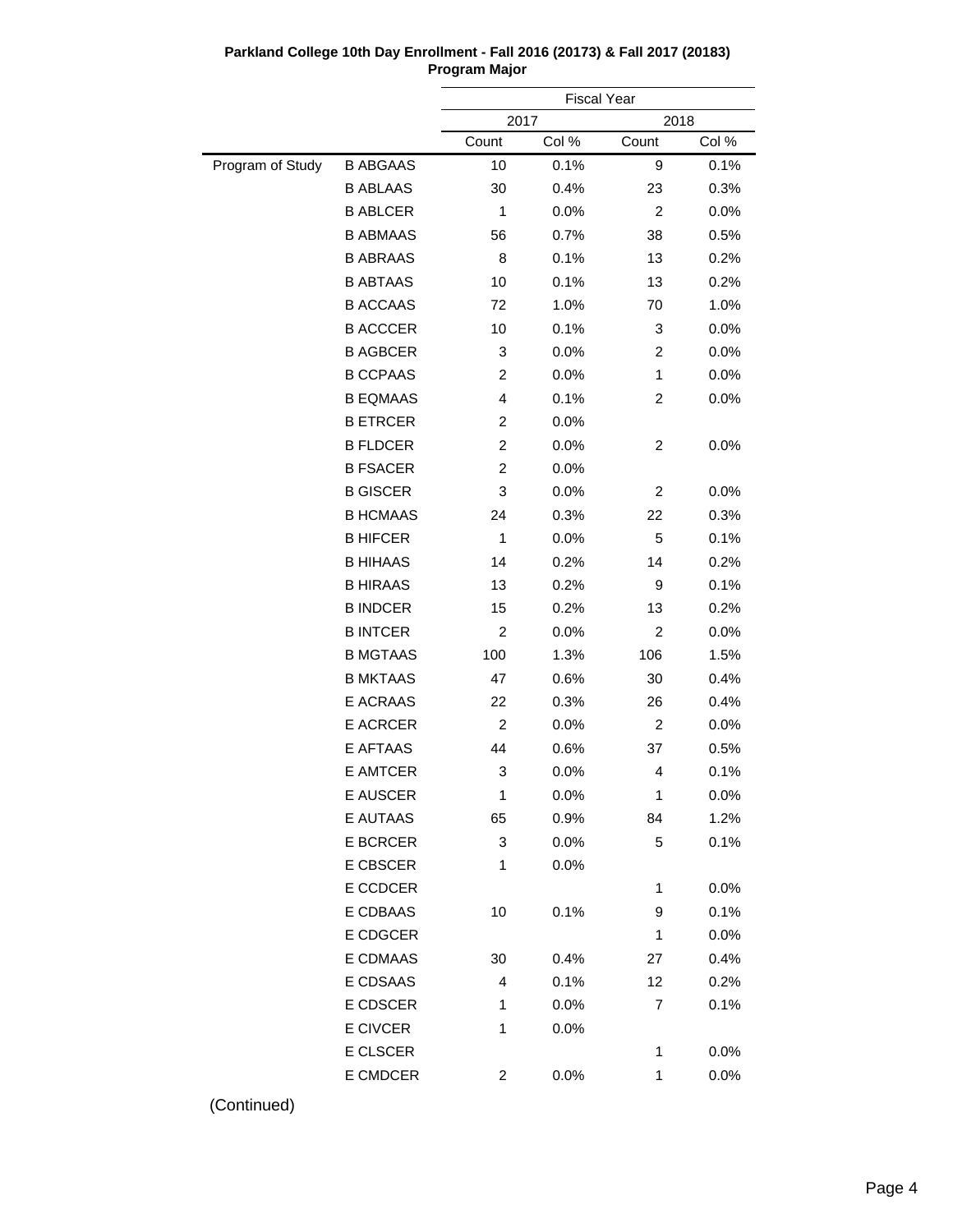| (Continued) |                 |                    |         |                |       |  |
|-------------|-----------------|--------------------|---------|----------------|-------|--|
|             |                 | <b>Fiscal Year</b> |         |                |       |  |
|             |                 | 2017               |         | 2018           |       |  |
|             |                 | Count              | Col %   | Count          | Col % |  |
|             | <b>E CNHAAS</b> | 33                 | 0.4%    | 29             | 0.4%  |  |
|             | E CTTAAS        | 3                  | 0.0%    | $\mathbf{1}$   | 0.0%  |  |
|             | E CWCCER        | 1                  | 0.0%    |                |       |  |
|             | E ECJAAS        |                    |         | 1              | 0.0%  |  |
|             | E ECSAAS        | 27                 | 0.4%    | 17             | 0.2%  |  |
|             | E ECSCER        | 1                  | 0.0%    | 1              | 0.0%  |  |
|             | E ELPCER        | 7                  | 0.1%    | 8              | 0.1%  |  |
|             | E ENSAES        | 206                | 2.7%    | 179            | 2.5%  |  |
|             | E HACAAS        | 17                 | 0.2%    | 20             | 0.3%  |  |
|             | E HACCER        | 4                  | 0.1%    | 3              | 0.0%  |  |
|             | E HVCCER        | 6                  | 0.1%    | 8              | 0.1%  |  |
|             | <b>E IMTCER</b> | 5                  | 0.1%    | $\overline{c}$ | 0.0%  |  |
|             | E IWTCER        | 15                 | 0.2%    | 15             | 0.2%  |  |
|             | <b>E MFGAAS</b> | 49                 | 0.6%    | 43             | 0.6%  |  |
|             | <b>E MFTCER</b> |                    |         | 1              | 0.0%  |  |
|             | E PETAAS        | 43                 | 0.6%    | 42             | 0.6%  |  |
|             | F AADAFA        | 71                 | 0.9%    | 76             | 1.1%  |  |
|             | F AAEAFA        | 7                  | 0.1%    | 13             | 0.2%  |  |
|             | <b>F ENTAAS</b> | 4                  | 0.1%    | 6              | 0.1%  |  |
|             | <b>F ENTCER</b> | 1                  | 0.0%    |                |       |  |
|             | <b>F GDICER</b> |                    |         | 3              | 0.0%  |  |
|             | <b>F GDSAAS</b> | 37                 | 0.5%    | 37             | 0.5%  |  |
|             | <b>F GPPCER</b> |                    |         | 1              | 0.0%  |  |
|             | <b>F MCBAAS</b> | 27                 | 0.4%    | 25             | 0.3%  |  |
|             | <b>F MCCAAS</b> | 11                 | 0.1%    | 14             | 0.2%  |  |
|             | <b>F MPHAAS</b> | 26                 | 0.3%    | 17             | 0.2%  |  |
|             | F MPRCER        | 4                  | $0.1\%$ | 7              | 0.1%  |  |
|             | F MSEAFA        | 16                 | 0.2%    | 16             | 0.2%  |  |
|             | F MSPAFA        | 16                 | 0.2%    | 6              | 0.1%  |  |
|             | <b>G CMACER</b> | 1                  | 0.0%    |                |       |  |
|             | <b>G DHGAAS</b> | 67                 | 0.9%    | 70             | 1.0%  |  |
|             | <b>G EMACER</b> | $\boldsymbol{2}$   | 0.0%    | 6              | 0.1%  |  |
|             | <b>G EMTAAS</b> | 26                 | 0.3%    | 25             | 0.3%  |  |
|             | <b>G EMTCER</b> | 8                  | 0.1%    | $\overline{4}$ | 0.1%  |  |
|             | <b>G MASCER</b> | 4                  | 0.1%    | 29             | 0.4%  |  |
|             | <b>G MSGAAS</b> | 12                 | 0.2%    | 15             | 0.2%  |  |
|             | <b>G MSGCER</b> | 18                 | 0.2%    | 5              | 0.1%  |  |
|             | <b>G NASCER</b> | 17                 | 0.2%    | 13             | 0.2%  |  |
|             | <b>G NURAAS</b> | 164                | 2.2%    | 204            | 2.8%  |  |
|             | <b>G NURCER</b> | 39                 | 0.5%    | 38             | 0.5%  |  |
|             |                 |                    |         |                |       |  |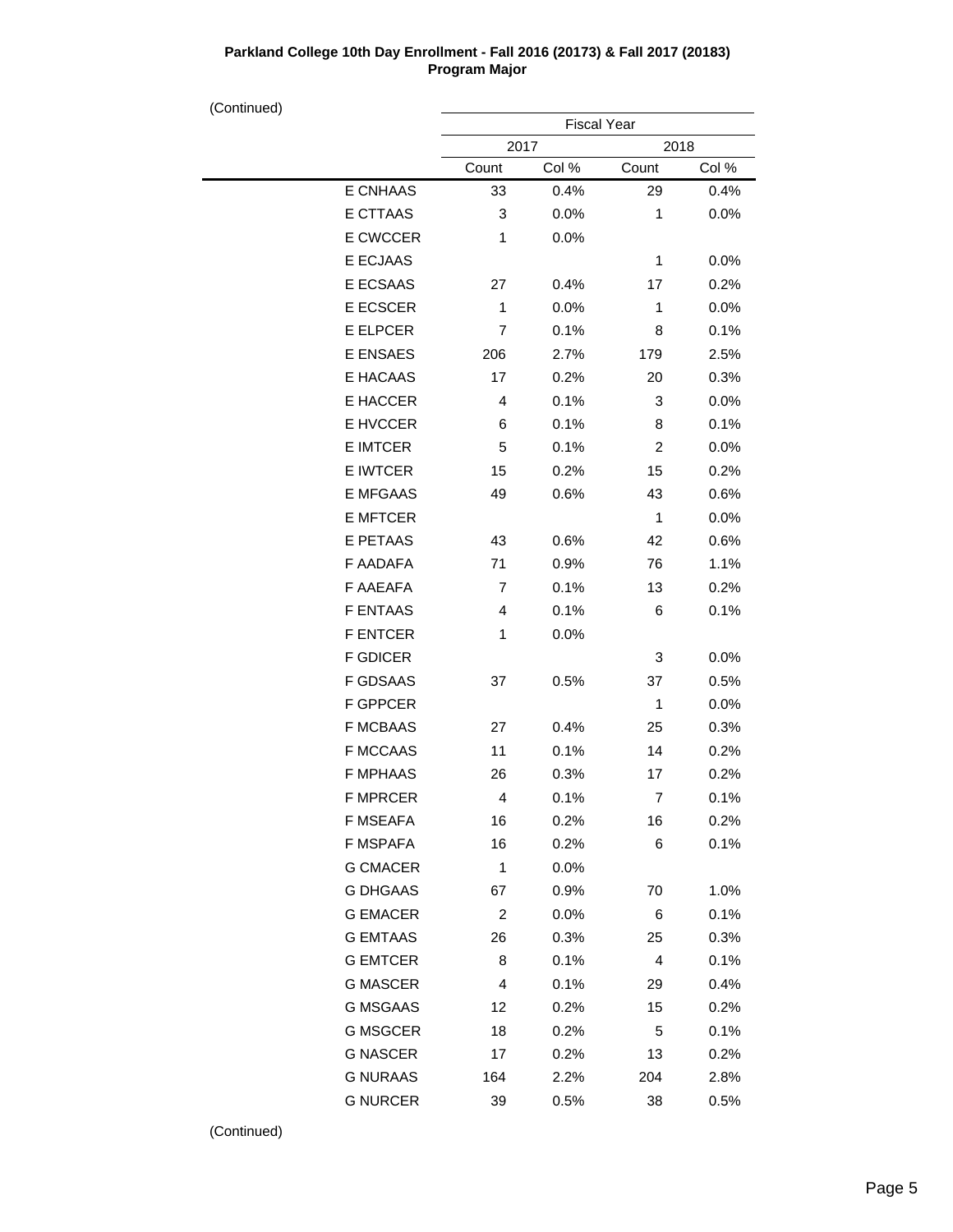(Continued)

| ,,,,,,,,,,, |                 | <b>Fiscal Year</b> |       |                |         |  |
|-------------|-----------------|--------------------|-------|----------------|---------|--|
|             |                 | 2017               |       | 2018           |         |  |
|             |                 | Count              | Col % | Count          | Col %   |  |
|             | <b>G OTAAAS</b> | 35                 | 0.5%  | 39             | 0.5%    |  |
|             | <b>G RTTAAS</b> | 16                 | 0.2%  | 24             | 0.3%    |  |
|             | <b>G SPTCER</b> | $\mathbf{1}$       | 0.0%  |                |         |  |
|             | <b>G SURAAS</b> | 35                 | 0.5%  | 41             | 0.6%    |  |
|             | <b>G VTTAAS</b> | 63                 | 0.8%  | 60             | 0.8%    |  |
|             | <b>G XCTCER</b> | 5                  | 0.1%  | $\overline{2}$ | 0.0%    |  |
|             | <b>G XMRCER</b> | 4                  | 0.1%  | 6              | 0.1%    |  |
|             | <b>G XRAAAS</b> | 37                 | 0.5%  | 36             | 0.5%    |  |
|             | H GAAAA         | 931                | 12.3% | 854            | 11.9%   |  |
|             | H GAACE         | 4                  | 0.1%  | 5              | 0.1%    |  |
|             | N ASGAS         | 1311               | 17.3% | 1091           | 15.2%   |  |
|             | <b>N FTRCER</b> | 7                  | 0.1%  | 12             | 0.2%    |  |
|             | N FXTCER        |                    |       | 1              | 0.0%    |  |
|             | OCCUP1799       | 565                | 7.5%  | 616            | 8.6%    |  |
|             | S CDACER        |                    |       | $\mathbf{1}$   | 0.0%    |  |
|             | S CDECER        |                    |       | $\overline{2}$ | 0.0%    |  |
|             | S CHDAAS        | 55                 | 0.7%  | 58             | 0.8%    |  |
|             | S CJSAAS        | 105                | 1.4%  | 101            | 1.4%    |  |
|             | S FSTAAS        | 15                 | 0.2%  | 9              | 0.1%    |  |
|             | <b>S FSTCER</b> | $\mathbf{1}$       | 0.0%  | $\mathbf{1}$   | 0.0%    |  |
|             | <b>T ASPCER</b> | 1                  | 0.0%  |                |         |  |
|             | <b>T BKPCER</b> | 6                  | 0.1%  | 3              | $0.0\%$ |  |
|             | <b>T CISCER</b> | 1                  | 0.0%  |                |         |  |
|             | <b>T CMSAAS</b> | 2                  | 0.0%  | 1              | 0.0%    |  |
|             | <b>T CNAAAS</b> | 72                 | 1.0%  | 67             | 0.9%    |  |
|             | <b>T CPLAAS</b> | 36                 | 0.5%  | 57             | 0.8%    |  |
|             | <b>T CSMCER</b> | $\mathbf{1}$       | 0.0%  | 1              | 0.0%    |  |
|             | T DGMAAS        | 61                 | 0.8%  | 48             | 0.7%    |  |
|             | <b>T GPRCER</b> |                    |       | 1              | 0.0%    |  |
|             | <b>T GRACER</b> | $\mathbf{1}$       | 0.0%  |                |         |  |
|             | <b>TIADAAS</b>  | 1                  | 0.0%  | 4              | 0.1%    |  |
|             | <b>T IADCER</b> |                    |       | 1              | 0.0%    |  |
|             | <b>TIPRCER</b>  | 5                  | 0.1%  | 1              | 0.0%    |  |
|             | <b>T MSACER</b> |                    |       | 1              | 0.0%    |  |
|             | <b>T MSOCER</b> | 1                  | 0.0%  |                |         |  |
|             | T OCAAAS        | 61                 | 0.8%  | 47             | 0.7%    |  |
|             | T OCPCER        | 3                  | 0.0%  | 3              | 0.0%    |  |
|             | T OCTCER        | 1                  | 0.0%  |                |         |  |
|             | T OOSCER        | 1                  | 0.0%  |                |         |  |
|             | <b>T PCFCER</b> | 1                  | 0.0%  | 1              | 0.0%    |  |
|             |                 |                    |       |                |         |  |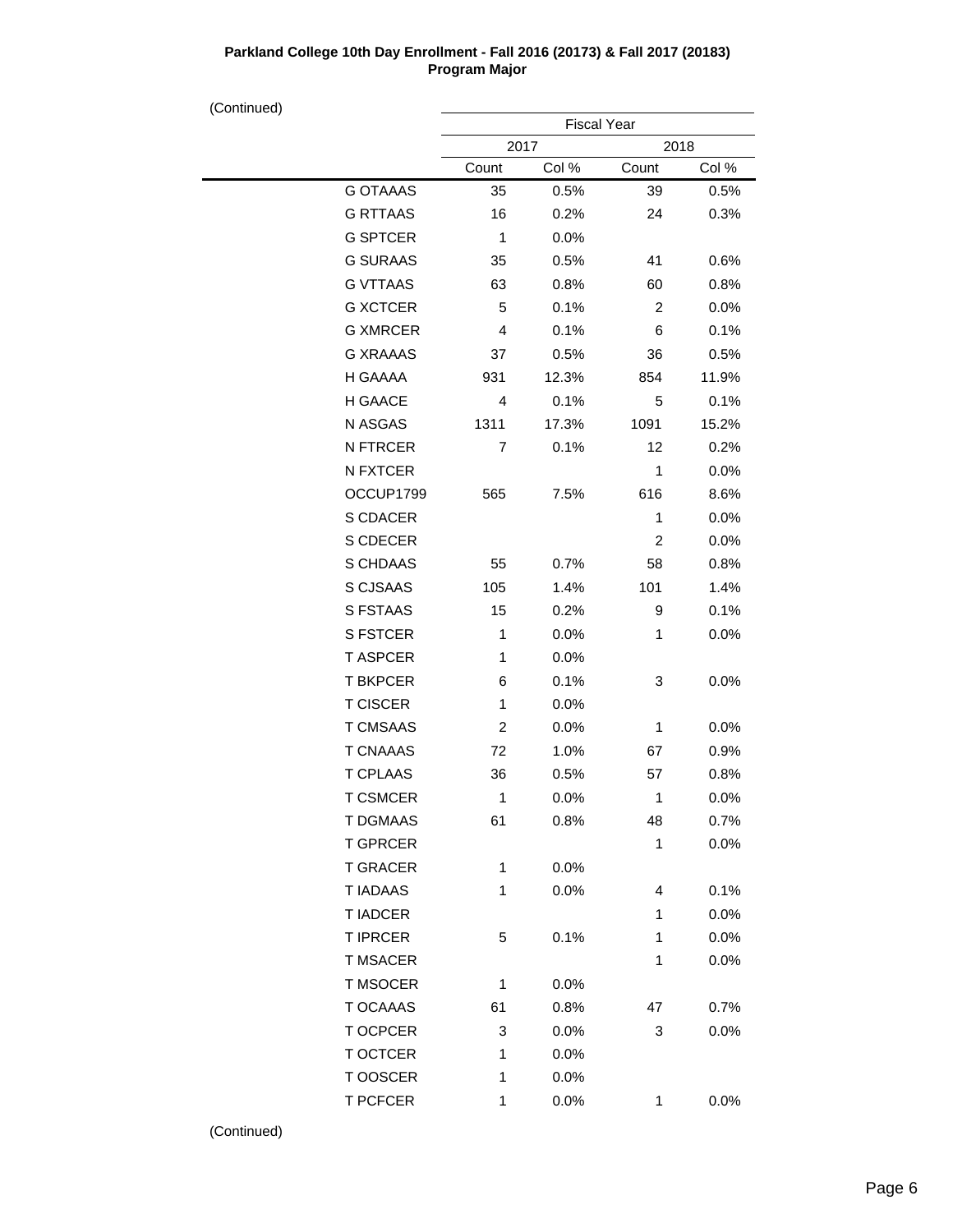| (Continued) |                 |       |                    |       |         |  |  |
|-------------|-----------------|-------|--------------------|-------|---------|--|--|
|             |                 |       | <b>Fiscal Year</b> |       |         |  |  |
|             |                 |       | 2017               |       |         |  |  |
|             |                 | Count | Col %              | Count | Col %   |  |  |
|             | <b>TVGWCER</b>  |       |                    | 1     | 0.0%    |  |  |
|             | <b>T WAPCER</b> |       |                    | 1     | 0.0%    |  |  |
|             | <b>T WSMCER</b> | 2     | 0.0%               |       |         |  |  |
|             | X CDLCER        | 14    | 0.2%               | 10    | 0.1%    |  |  |
|             | Y AB3CE         |       |                    | 1     | 0.0%    |  |  |
|             | Y AB4CE         | 2     | 0.0%               | 1     | 0.0%    |  |  |
|             | Y AS5CE         | 1     | 0.0%               | 1     | 0.0%    |  |  |
|             | Y EL2CE         | 1     | $0.0\%$            | 1     | 0.0%    |  |  |
|             | Y EL3CE         | 3     | 0.0%               | 1     | 0.0%    |  |  |
|             | Y EL4CE         | 3     | 0.0%               | 1     | 0.0%    |  |  |
|             | Y EL5CE         |       |                    | 3     | $0.0\%$ |  |  |
|             | Y GSUAGS        | 2483  | 32.8%              | 2344  | 32.7%   |  |  |
|             | Total           | 7569  | 100.0%             | 7159  | 100.0%  |  |  |
|             |                 |       |                    |       |         |  |  |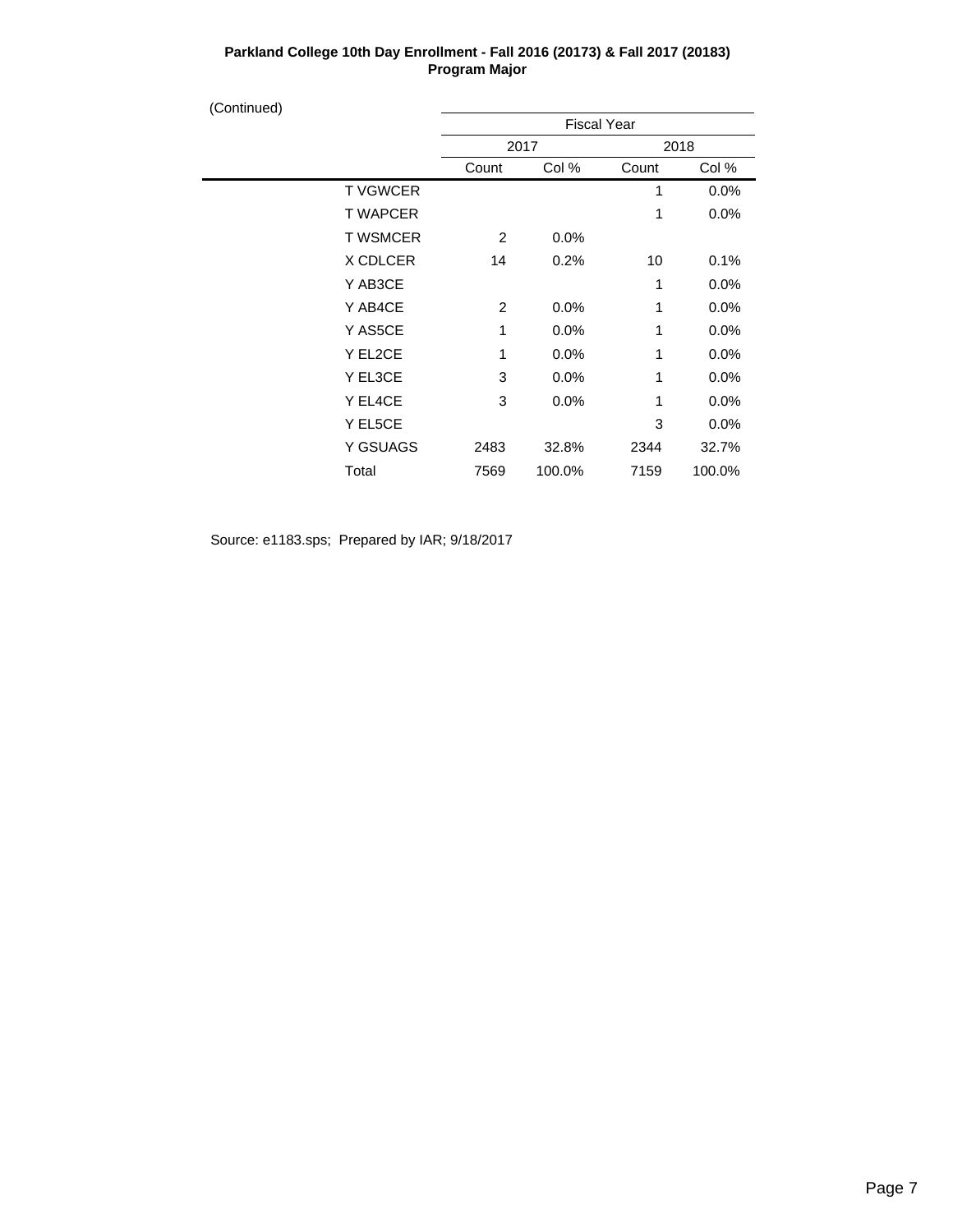|                      |                                               |                | <b>Fiscal Year</b> |                |        |
|----------------------|-----------------------------------------------|----------------|--------------------|----------------|--------|
|                      |                                               |                | 2017               |                | 2018   |
|                      |                                               | Count          | Col %              | Count          | Col %  |
| Previous Institution | Total                                         | 226            | 100.0%             | 215            | 100.0% |
| Attended             | <b>Black Hawk College-East</b>                | $\overline{c}$ | 0.9%               | 1              | 0.5%   |
|                      | <b>Black Hawk College-Quad</b><br>Cities      | 1              | 0.4%               | 3              | 1.4%   |
|                      | <b>Bradley University</b>                     | 1              | 0.4%               |                |        |
|                      | Carl Sandburg College                         | $\overline{2}$ | 0.9%               | 1              | 0.5%   |
|                      | City Colleges of Chicago                      |                |                    | 1              | 0.5%   |
|                      | College of DuPage                             | 5              | 2.2%               | 1              | 0.5%   |
|                      | College of Lake County                        | 1              | 0.4%               | 3              | 1.4%   |
|                      | Columbia College                              | 1              | 0.4%               |                |        |
|                      | Danville Area Community<br>College            | 18             | 8.0%               | 19             | 8.8%   |
|                      | <b>Eastern Illinois University</b>            | 3              | 1.3%               | 5              | 2.3%   |
|                      | <b>Elgin Community College</b>                | $\overline{c}$ | 0.9%               | 1              | 0.5%   |
|                      | Eureka College                                | 1              | 0.4%               | 1              | 0.5%   |
|                      | Greenville College                            |                |                    | 1              | 0.5%   |
|                      | Harold Washington College<br>(Loop College)   | $\overline{2}$ | 0.9%               | 1              | 0.5%   |
|                      | Harry S Truman College                        | $\overline{2}$ | 0.9%               |                |        |
|                      | <b>Heartland Community</b><br>College         | 11             | 4.9%               | 14             | 6.5%   |
|                      | <b>Highland Community</b><br>College          | 1              | 0.4%               |                |        |
|                      | Illinois Benedictine College                  |                |                    | 1              | 0.5%   |
|                      | <b>Illinois Central College</b>               | 4              | 1.8%               | 6              | 2.8%   |
|                      | <b>Illinois College</b>                       |                |                    | 1              | 0.5%   |
|                      | <b>Illinois Eastern Community</b><br>Colleges | 1              | 0.4%               | 3              | 1.4%   |
|                      | <b>Illinois State University</b>              | 9              | 4.0%               | 6              | 2.8%   |
|                      | <b>Illinois Valley Community</b><br>College   | 5              | 2.2%               | 2              | 0.9%   |
|                      | John A. Logan College                         |                |                    | $\overline{c}$ | 0.9%   |

John Wood Community

Joliet Junior College Kankakee Community

Kaskaskia College Kennedy-King College Kishwaukee College Lake Land College

Lewis & Clark Community

College

College

College

Lincoln College

### **Parkland College 10th Day Enrollment - Fall 2016 (20173) & Fall 2017 (20183) Previous College Experience**

(Continued)

1 0.5%

3 1.4%

2 0.9%

2 0.9%

3 1.3% 5 2.3% 10 4.4% 10 4.7%

31 13.7% 22 10.2%

2 0.9% 1 0.5%

2 0.9%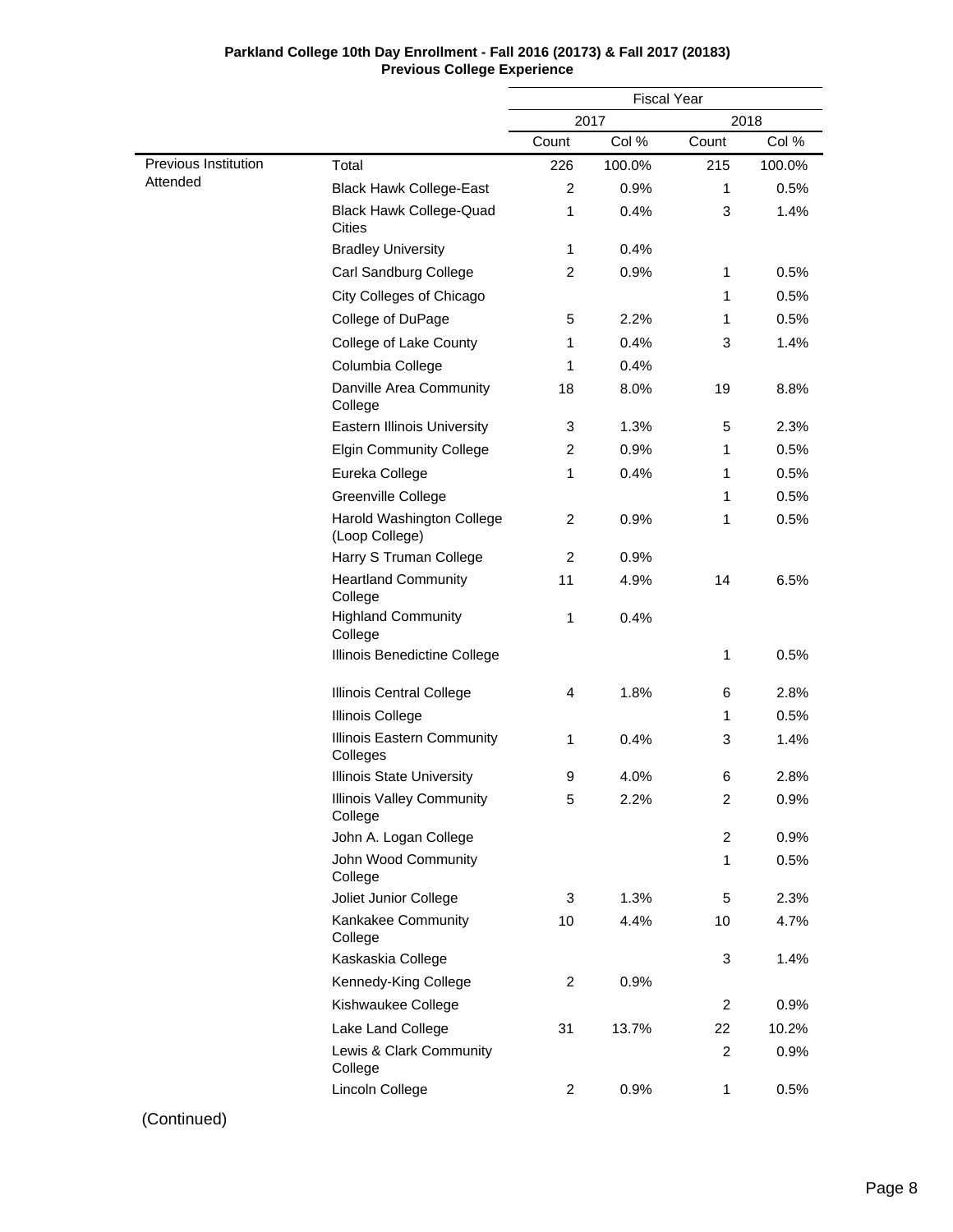# **Parkland College 10th Day Enrollment - Fall 2016 (20173) & Fall 2017 (20183) Previous College Experience**

| (Continued) |                                          |                |                    |                |       |  |
|-------------|------------------------------------------|----------------|--------------------|----------------|-------|--|
|             |                                          |                | <b>Fiscal Year</b> |                |       |  |
|             |                                          | 2017           |                    |                | 2018  |  |
|             |                                          | Count          | Col %              | Count          | Col % |  |
|             | <b>Lincoln Land Community</b><br>College | 5              | 2.2%               | 10             | 4.7%  |  |
|             | Lincoln Trail College                    | $\mathbf{1}$   | 0.4%               |                |       |  |
|             | Loyola University of<br>Chicago          |                |                    | $\mathbf{1}$   | 0.5%  |  |
|             | Malcolm X College                        | $\mathbf{1}$   | 0.4%               |                |       |  |
|             | McKendree College                        |                |                    | $\mathbf{1}$   | 0.5%  |  |
|             | <b>Millikin University</b>               | $\mathbf{1}$   | 0.4%               |                |       |  |
|             | North Central College                    | $\mathbf{1}$   | 0.4%               |                |       |  |
|             | Northeastern Illinois<br>University      | 1              | 0.4%               |                |       |  |
|             | Northern Illinois University             | $\mathbf{1}$   | 0.4%               | $\mathbf{1}$   | 0.5%  |  |
|             | <b>Oakton Community College</b>          | $\mathbf{1}$   | 0.4%               | 2              | 0.9%  |  |
|             | Olive-Harvey College                     | $\mathbf{1}$   | 0.4%               |                |       |  |
|             | Olivet Nazarene College                  |                |                    | 1              | 0.5%  |  |
|             | Prairie State College                    | $\mathbf{1}$   | 0.4%               | 3              | 1.4%  |  |
|             | Quincy College                           |                |                    | 1              | 0.5%  |  |
|             | Rend Lake College                        | 3              | 1.3%               | 1              | 0.5%  |  |
|             | <b>Richland Community</b><br>College     | 8              | 3.5%               | 7              | 3.3%  |  |
|             | <b>Robert Morris College</b>             | $\overline{2}$ | 0.9%               |                |       |  |
|             | Rock Valley College                      |                |                    | 2              | 0.9%  |  |
|             | Roosevelt University                     |                |                    | $\mathbf{1}$   | 0.5%  |  |
|             | <b>Rush University</b>                   |                |                    | 1              | 0.5%  |  |
|             | Sauk Valley Community<br>College         |                |                    | 3              | 1.4%  |  |
|             | Shawnee Community<br>College             | 1              | 0.4%               |                |       |  |
|             | SIU Carbondale                           | $\overline{7}$ | 3.1%               |                |       |  |
|             | <b>SIU Edwardsville</b>                  | $\overline{c}$ | 0.9%               |                |       |  |
|             | Southeastern Illinois<br>College         |                |                    | $\mathbf{1}$   | 0.5%  |  |
|             | Southwestern Illinois<br>College         | 3              | 1.3%               |                |       |  |
|             | Spoon River College                      | 1              | 0.4%               | 1              | 0.5%  |  |
|             | St. Xavier College                       |                |                    | $\mathbf{1}$   | 0.5%  |  |
|             | <b>Triton College</b>                    | $\mathbf{1}$   | 0.4%               |                |       |  |
|             | U of I - Chicago                         | $\mathbf{1}$   | 0.4%               | $\overline{c}$ | 0.9%  |  |
|             | U of I - Urbana                          | 17             | 7.5%               | 18             | 8.4%  |  |
|             | Wabash Valley College                    |                |                    | $\mathbf{1}$   | 0.5%  |  |
|             | <b>Waubonsee Community</b><br>College    | 3              | 1.3%               | 3              | 1.4%  |  |

Wilbur Wright College

1 0.4% 1 0.5%